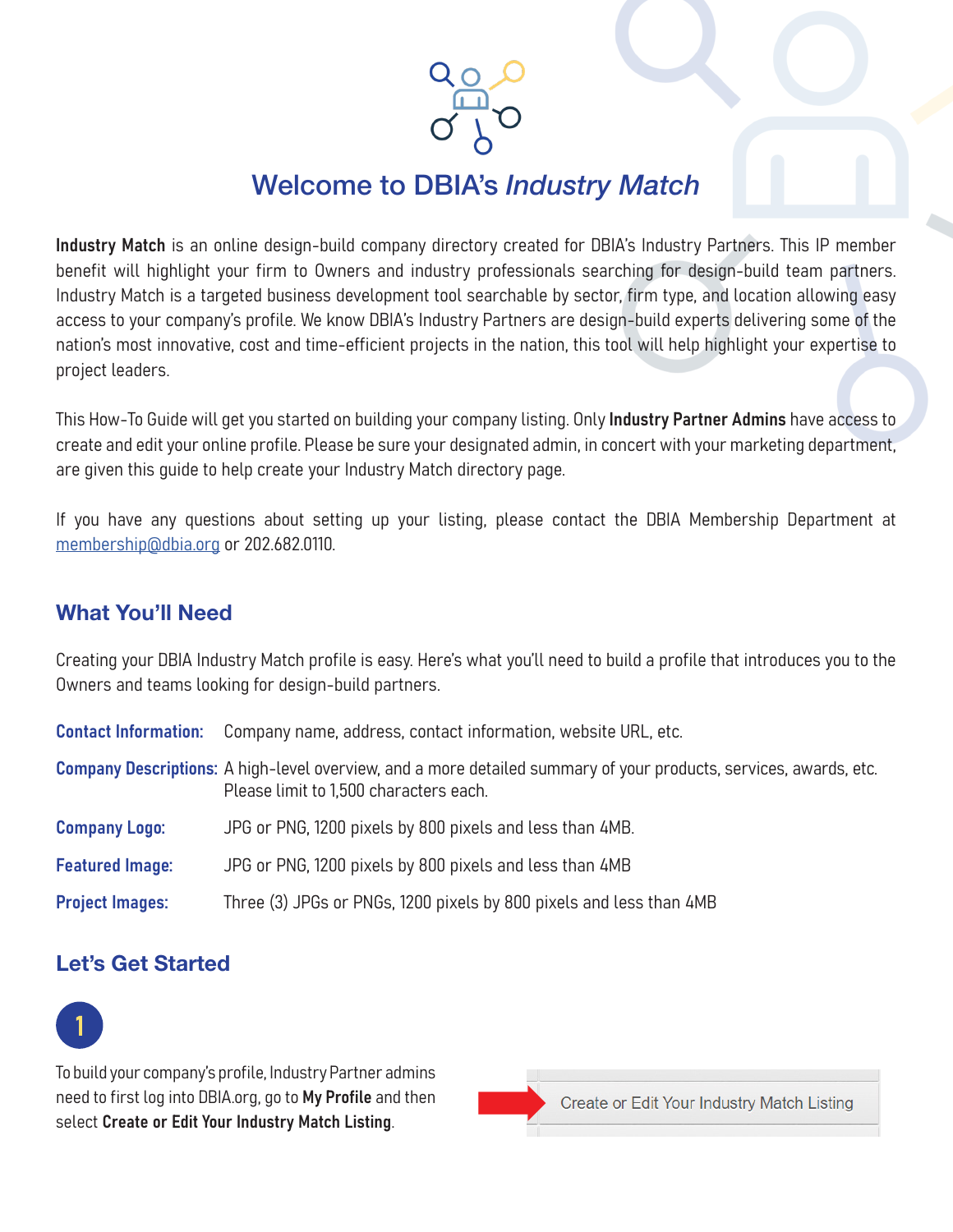Here you'll create your company profile. Keep in mind that users will be able to search for you by sector, firm type, location, and project examples. With Owners and design-build pros searching the database, it is important to be as complete as possible in your profile. All sections should be completed, but we'll touch on a few below for clarity.



Select each of the "cards" to complete your profile. Some of your information may already be

#### **Add Listing**

2

Please fill in the cards below.

| Phone<br><b>Address</b> | Email |  |
|-------------------------|-------|--|
|                         |       |  |
|                         |       |  |
| Website                 |       |  |

4

Each section will show you the information we currently have and give you the opportunity to update that information. If the information is correct, make sure the checkbox next to "Publish Email", "Publish Phone", "Publish Address", etc. is selected.

Important: Please do not delete emails or phone numbers that are in your record.

Instead, click on Add New Phone or Add New Email. Once they're added, click the radio button next to them, check Publish and then click on USE THIS EMAIL or USE THIS PHONE (for whichever section you're in)

| Address                |                                                                        |          |
|------------------------|------------------------------------------------------------------------|----------|
|                        | <b>Use Saved Addresses</b>                                             | $\times$ |
| $\bullet$              | $\mathcal{S}^{\prime}$<br>7500 Old Georgetown Road, Bethesda, MD 20814 | n        |
| Publish Address        |                                                                        |          |
|                        | <b>USE THIS ADDRESS</b>                                                |          |
|                        | <b>OR</b>                                                              |          |
| <b>Add New Address</b> |                                                                        | $+$      |

| <b>About &amp; Narrative</b> |  |             |
|------------------------------|--|-------------|
| About                        |  |             |
| <b>Narrative</b>             |  |             |
|                              |  | <b>EDIT</b> |
|                              |  |             |

5

The About and Narrative Sections are very important because they sell your company to the user. About is a quick 10,000 foot overview of your company while Narrative gets deeper about your products, services, and awards. Please limit each to 1,500 characters.

Companies often ask their marketing department to give them copy to insert here.



populated.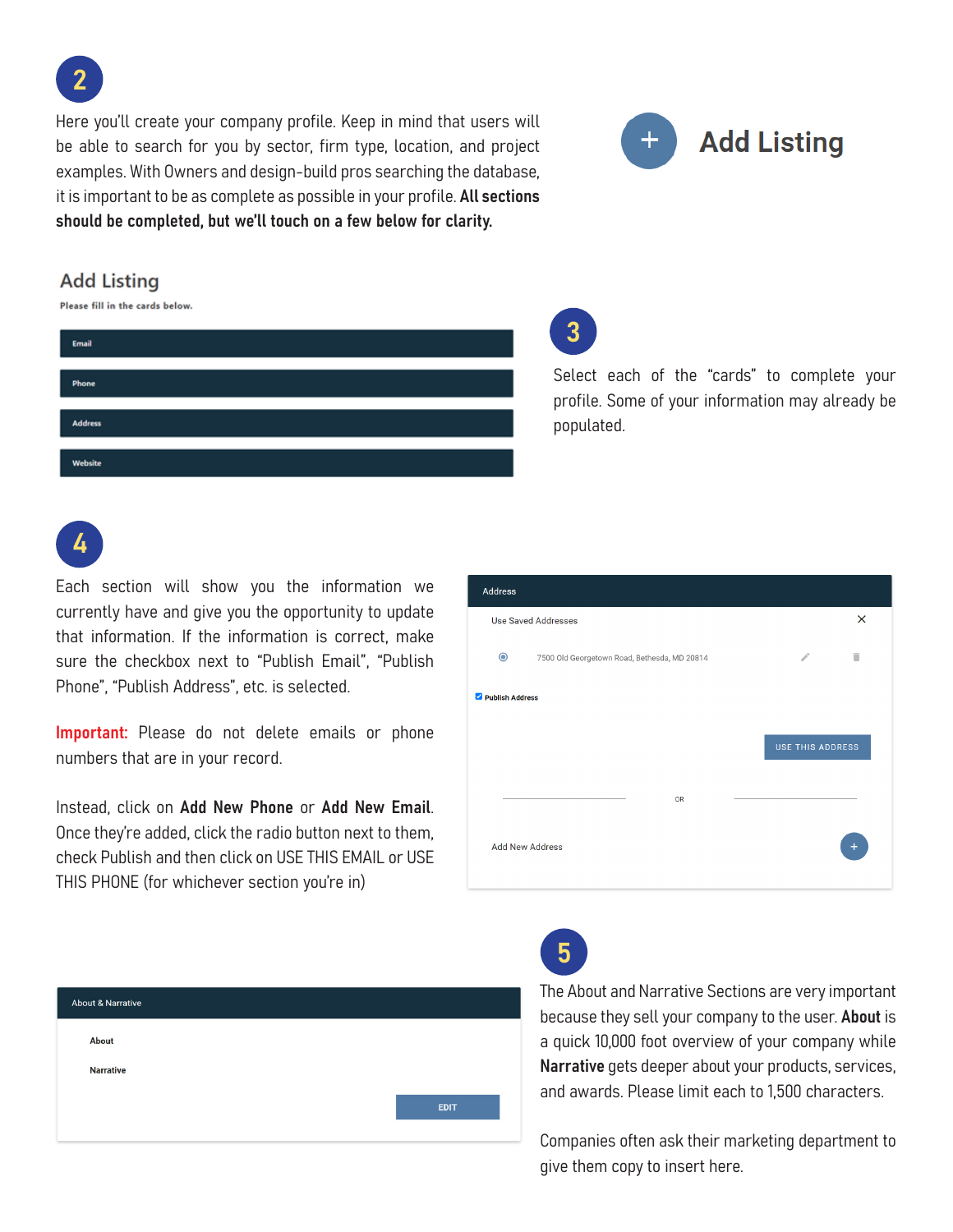

Before you enter the next three sections, gather your logo, three project photos, and a photo you'd want to use to highlight your company listing.

We recommend photos be 1200 pixels by 800 pixels and less than 4MB.

To upload your logo and photos in these three sections, simply click on the Upload icon and then click UPDATE.

If you'd like to replace any images, delete the images you're replacing first and then upload new images.



Your Featured Image can be any graphic or photo that will be displayed on the front page of your directory listing along with your contact information. This is not the same as your logo. For example, you may use a photo of your headquarters as your Featured Image.

Once you've uploaded your **Portfolio** photos, you'll notice a line under each photo. These are text fields where you may add a caption to each photo.

7



Be sure to indicate whether or not your firm offers Owner Advisory Services. Click on Edit and select Yes or No.

# 8

If you are certified by a Federal, state or local government as a small or disadvantaged business, indicate which type and then select UPDATE. The Directory will highlight this to the users looking at your profile.

Once you have completed your profile, click on ADD to upload it to Industry Match.

Congratulations!



### Your Industry Match listing is complete!

If you have any questions about setting up your listing, please contact the DBIA Membership Department at [membership@dbia.org](mailto:membership%40dbia.org?subject=) or 202.682.0110